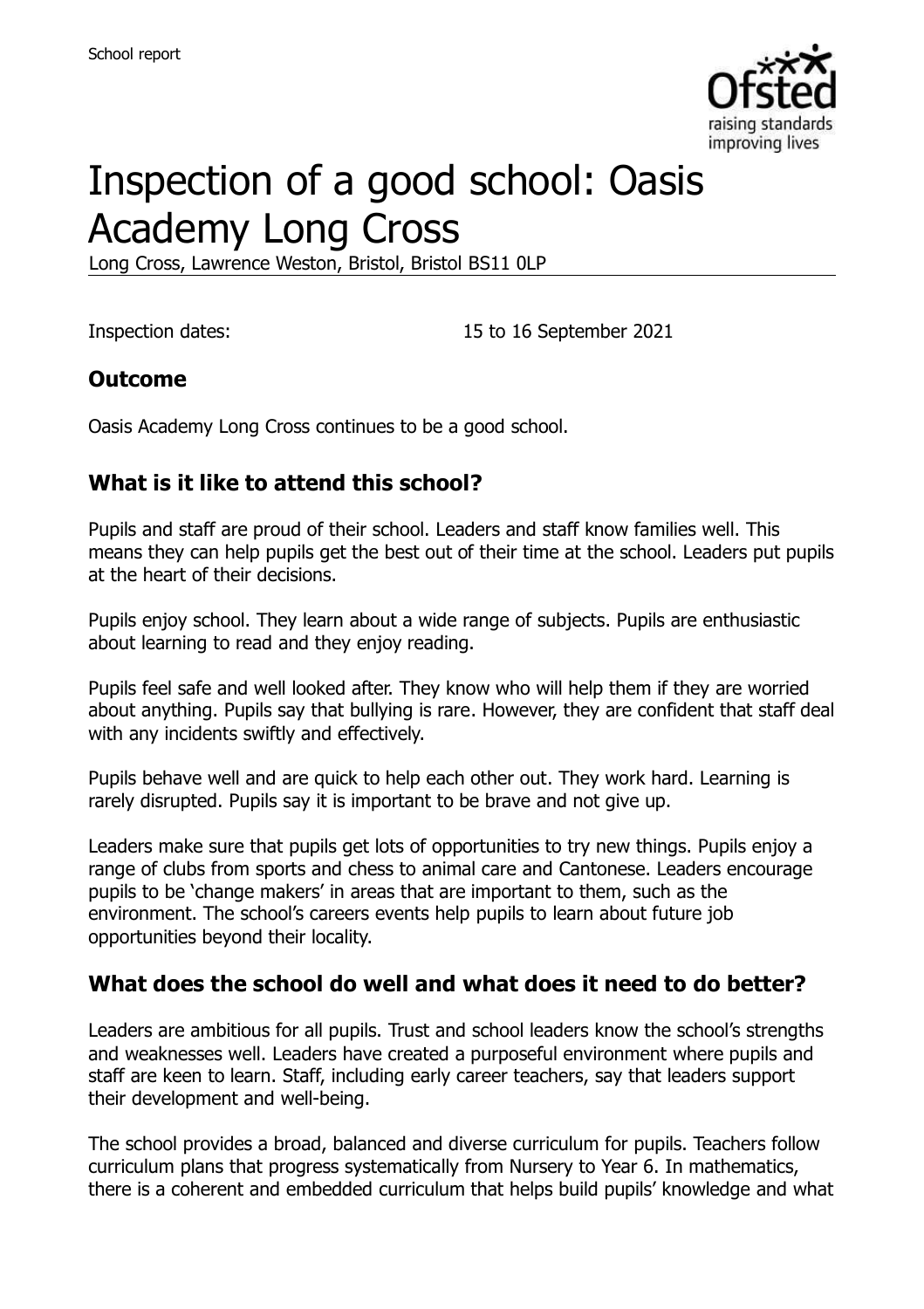

they can do over time. In history, pupils learn about a wide range of historical places and events. Pupils enjoy learning about history. However, although leaders have identified essential concepts that pupils need to know, it is not clear when pupils will encounter these concepts again, to deepen their knowledge.

Teachers regularly check pupils' learning and adjust their teaching accordingly. This is especially effective for pupils with special educational needs and/or disabilities (SEND). Teachers plan activities that help pupils to recall their knowledge. However, assessment is undeveloped in subjects in the wider curriculum. This sometimes means leaders do not have as detailed an understanding of the impact of the curriculum as they would want.

The school's phonics programme is well planned and gets pupils off to a good start in reading. Staff work skilfully with children in the Nursery to develop speech and language. Children in Reception class settle in quickly and build strong relationships with staff. Activities in the early years promote a love of reading from early on. Pupils' books are usually matched to their phonic knowledge. However, on the rare occasion where they are not well matched, pupils struggle when sounding out words, so they do not make sense of the story.

The reading programme extends beyond the teaching of phonics. Teachers select a wide range of books, poetry, plays and non-fiction that complement the wider curriculum. Older pupils enjoy reading. Leaders use assessment well to identify pupils who need additional support. 'Priority readers' receive appropriate support that is helping them to catch up.

The special educational needs coordinator (SENCo) and inclusion leader work with teachers to identify needs at an early stage. Teachers are well trained and, as a result, provide appropriate support for pupils with SEND. The school's resource base has an ambitious curriculum that meets the needs of pupils. Staff in the resource base know their pupils well. Leaders ensure that individual pupil plans are clear and precise and are communicated with parents. This helps staff and parents to check pupils' progress and celebrate each step of their development.

Staff have high expectations for behaviour and attendance. Staff model positive relationships and respectful behaviour for pupils. Pupils say teachers use the behaviour policy fairly. Pupils respond well to the school's focus on positive rather than negative behaviour.

There is a well-structured curriculum in place in the school and in the resource base, to support pupils' wider development. This is helping pupils to develop positive relationships with their peers. Pupils learn about a range of faiths and beliefs. The school celebrates diversity and pupils understand and appreciate how people lead different lives to them.

# **Safeguarding**

The arrangements for safeguarding are effective.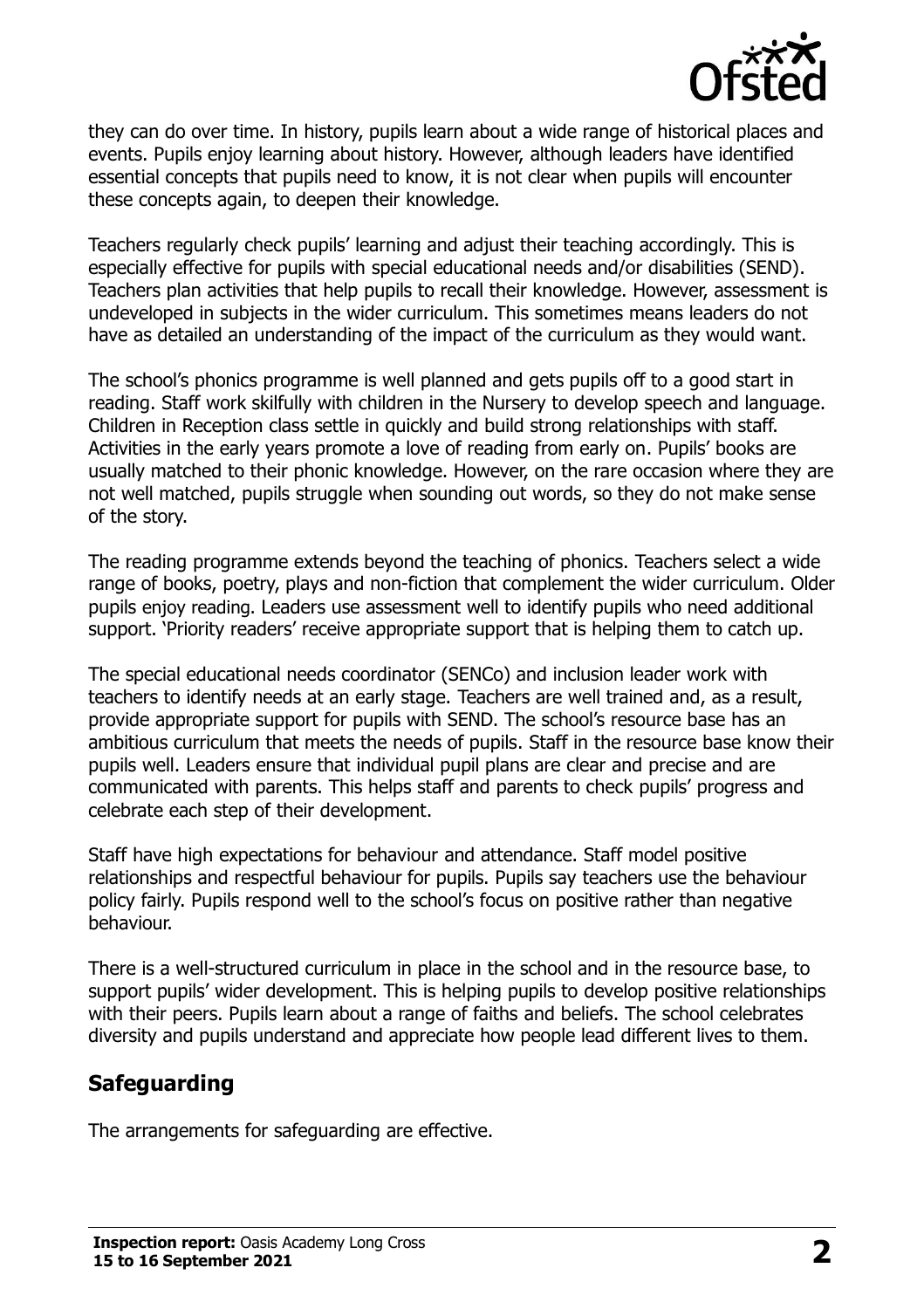

Leaders have created an environment of vigilance in the school. They ensure that staff are well trained. As a result, staff are able to identify concerns quickly and confidently. Staff have confidence in leaders to deal with concerns they have raised effectively.

Leaders work closely with external agencies. They seek out effective ways to support children. Leaders are tenacious and skilled at getting appropriate support that makes a difference for pupils and families. Pupils say they feel safe. They know how to keep themselves safe, including online.

# **What does the school need to do to improve?**

# **(Information for the school and appropriate authority)**

- Assessment is underdeveloped in wider curriculum subjects. This means that leaders do not always have as detailed an understanding of the impact of the curriculum as they would want. Subject leaders need to strengthen assessment in these subjects, so they are more confident that the curriculum is having the strong impact leaders intend.
- Subject leaders have identified concepts that pupils need to know; however, it is not clear when pupils will encounter these concepts again. Leaders need to ensure opportunities to revisit learning are explicit in curriculum planning, so that teachers are clear how to connect and deepen pupils' knowledge.
- On a few occasions, the books that pupils read are not always precisely matched to the sounds pupils know. When this occurs, it can slow the development of fluency in pupils' reading. Leaders should ensure that books in the reading programme are always well matched to pupils' phonic knowledge so that pupils gain confidence and read accurately.

# **Background**

When we have judged a school to be good, we will then normally go into the school about once every four years to confirm that the school remains good. This is called a section 8 inspection of a good or outstanding school, because it is carried out under section 8 of the Education Act 2005. We do not give graded judgements on a section 8 inspection. However, if we find some evidence that a good school could now be better than good, or that standards may be declining, then the next inspection will be a section 5 inspection. Usually this is within one to two years of the date of the section 8 inspection. If we have serious concerns about safeguarding, behaviour or the quality of education, we will deem the section 8 inspection as a section 5 inspection immediately.

This is the first section 8 inspection since we judged the school to be good on 14 to 15 September 2016.

# **How can I feed back my views?**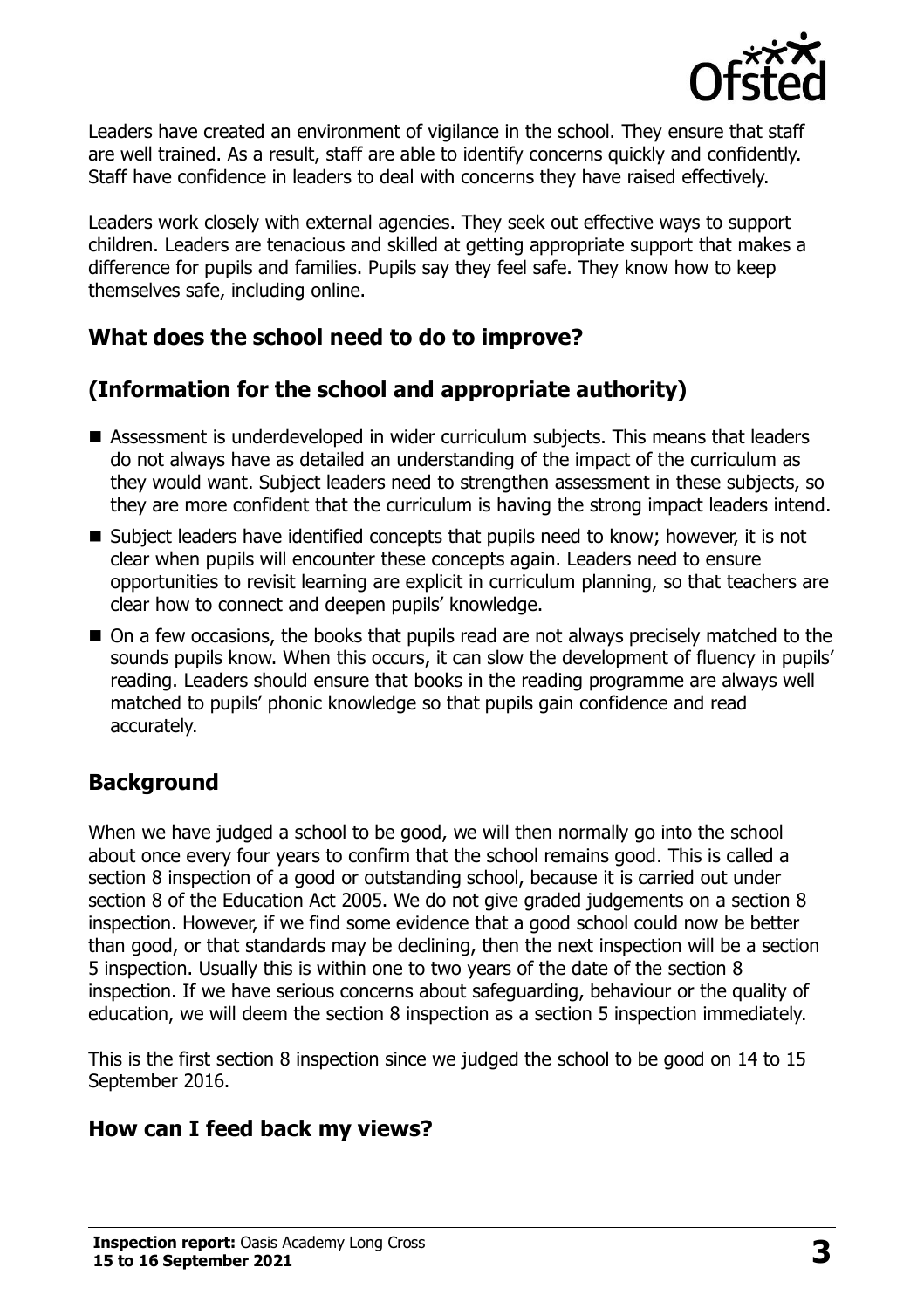

You can use [Ofsted Parent View](https://parentview.ofsted.gov.uk/) to give Ofsted your opinion on your child's school, or to find out what other parents and carers think. We use information from Ofsted Parent View when deciding which schools to inspect, when to inspect them and as part of their inspection.

The Department for Education has further [guidance](http://www.gov.uk/complain-about-school) on how to complain about a school.

If you are the school and you are not happy with the inspection or the report, you can [complain to Ofsted.](https://www.gov.uk/complain-ofsted-report)

#### **Further information**

You can search for [published performance information](http://www.compare-school-performance.service.gov.uk/) about the school.

In the report, ['disadvantaged pupils'](http://www.gov.uk/guidance/pupil-premium-information-for-schools-and-alternative-provision-settings) refers to those pupils who attract government pupil premium funding: pupils claiming free school meals at any point in the last six years and pupils in care or who left care through adoption or another formal route.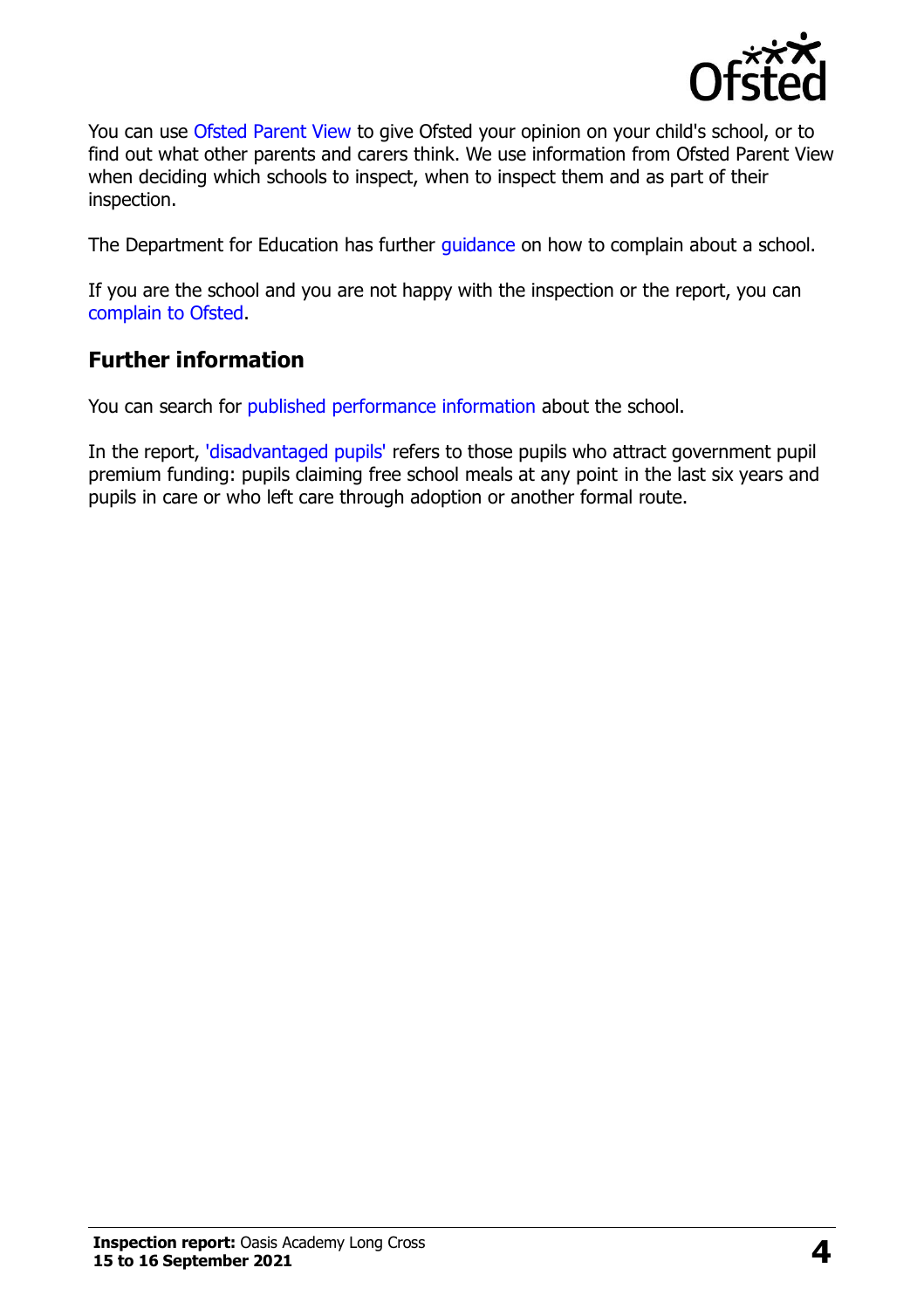

#### **School details**

| Unique reference number             | 140409                                                                |
|-------------------------------------|-----------------------------------------------------------------------|
| <b>Local authority</b>              | <b>Bristol City of</b>                                                |
| <b>Inspection number</b>            | 10200027                                                              |
| <b>Type of school</b>               | Primary                                                               |
| <b>School category</b>              | Academy sponsor-led                                                   |
| Age range of pupils                 | 3 to 11                                                               |
| <b>Gender of pupils</b>             | Mixed                                                                 |
| Number of pupils on the school roll | 485                                                                   |
| <b>Appropriate authority</b>        | Board of trustees                                                     |
| <b>Chair of trust</b>               | Keith Dennis                                                          |
| <b>Principal</b>                    | Karen Sheppard                                                        |
| Website                             | www.oasisacademylongcross.org/                                        |
| Date of previous inspection         | 14 to 15 September 2016, under section 5<br>of the Education Act 2005 |

# **Information about this school**

- This is a larger than average primary school. It is part of Oasis Community Learning (OCL).
- The proportion of disadvantaged pupils eligible for pupil premium funding is well above the national average.
- The proportion of pupils with SEND is above the national average. There is a specialist resource base for pupils with severe and complex learning difficulties, who are placed there by Bristol local authority.
- There is a nursery on site.

# **Information about this inspection**

■ This was the first routine inspection the school received since the COVID-19 (coronavirus) pandemic began. The inspector discussed the impact of the pandemic with school leaders and has taken that into account in their evaluation.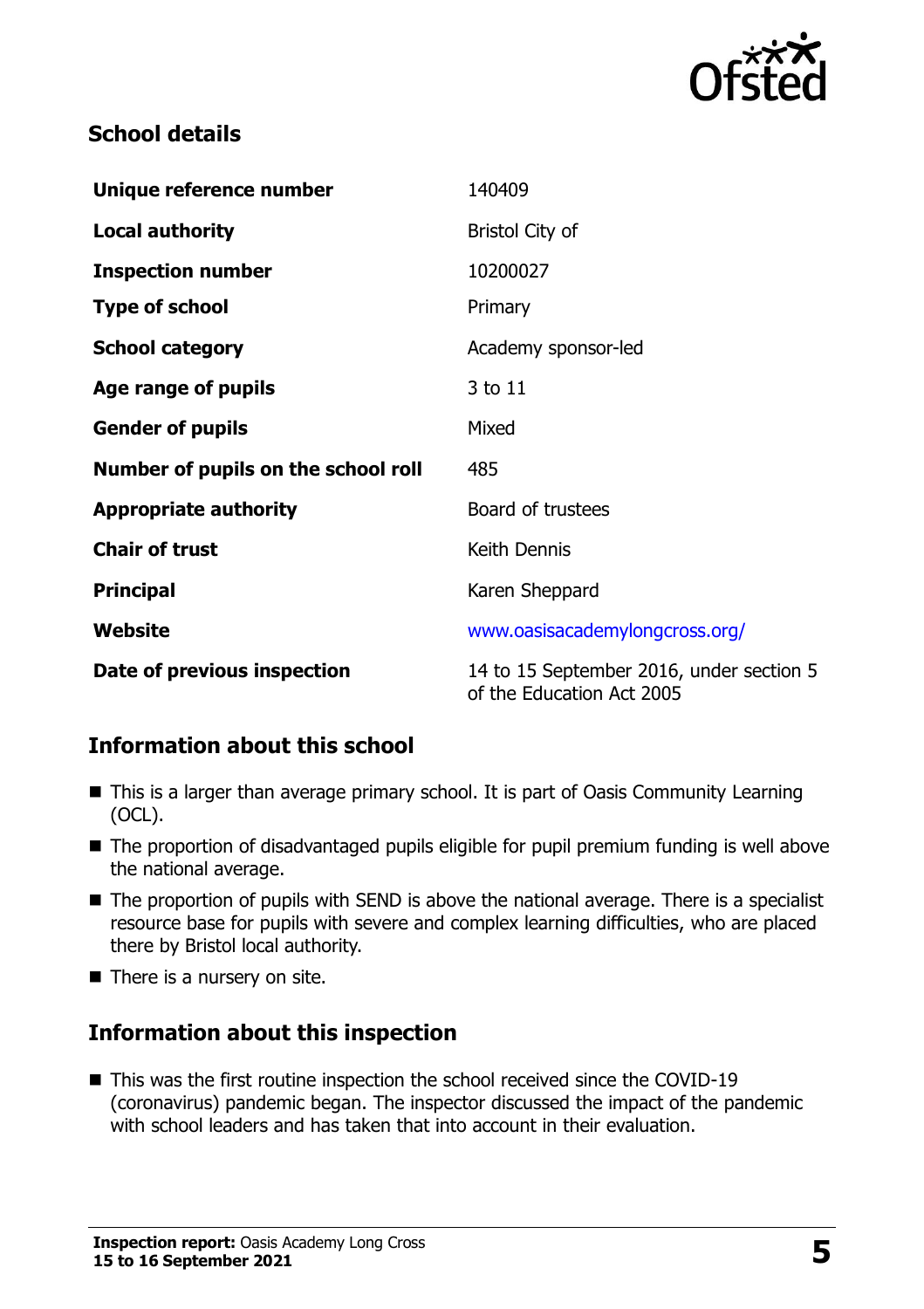

- The inspector met with the headteacher, senior leaders, and the chief executive officer and national and regional directors of OCL. Meetings were also held with curriculum leaders, class teachers and the SENCo.
- The inspector met with the designated safeguarding lead and the pupil and family support leader, examined school records and discussed safeguarding cases.
- The inspector completed deep dives in the following subjects: reading, mathematics and history. For each deep dive, inspectors met with subject leaders, looked at curriculum plans, visited a sample of lessons, spoke to teachers, spoke to pupils about their learning and looked at samples of pupils' work.
- The inspector considered the responses to Ofsted's online survey, Parent View, and the views of staff and pupils in Ofsted's online surveys.

#### **Inspection team**

Tracey Reynolds, lead inspector Her Majesty's Inspector